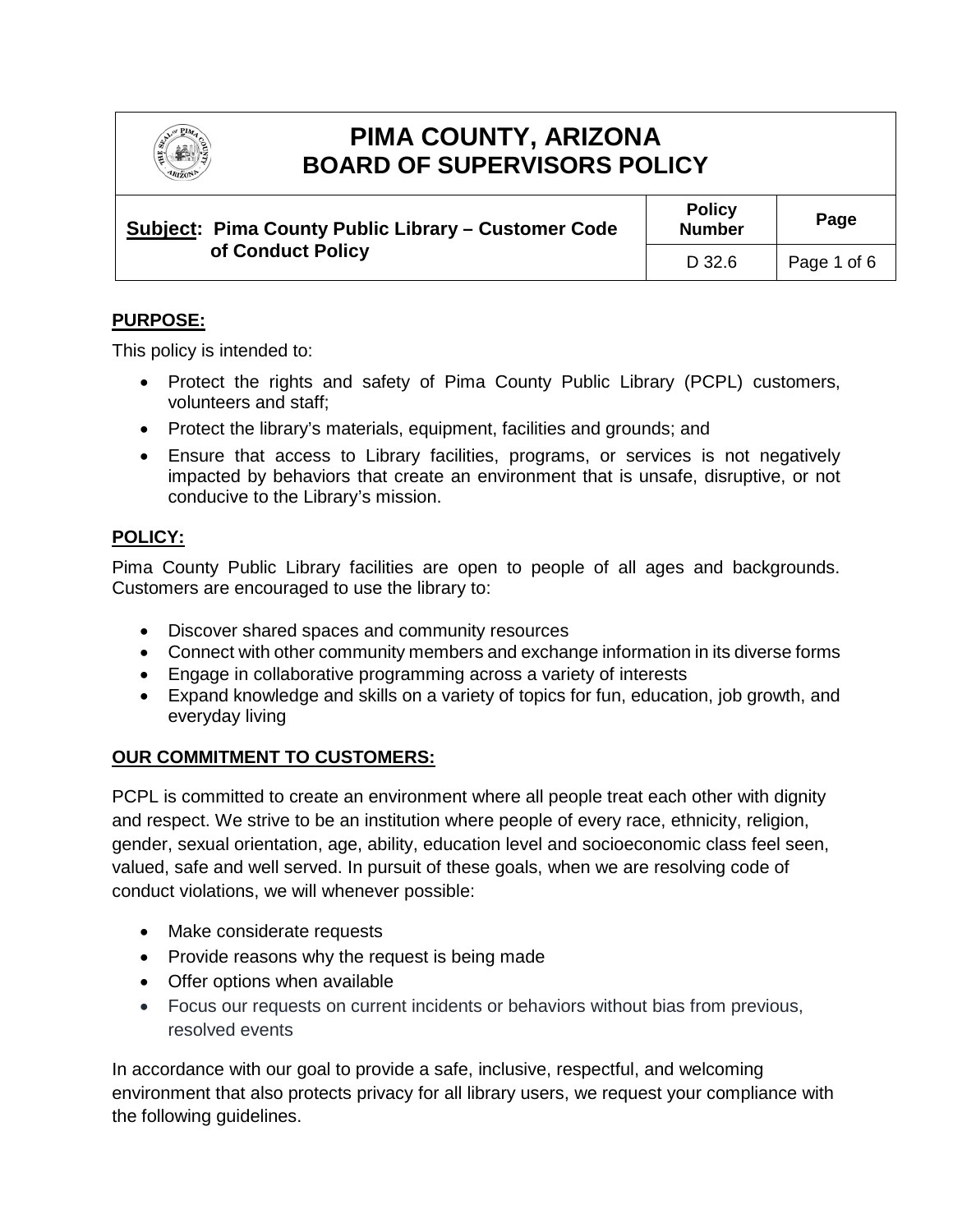| Subject: Pima County Public Library – Customer Code<br>of Conduct Policy | <b>Policy</b><br><b>Number</b> | Page        |
|--------------------------------------------------------------------------|--------------------------------|-------------|
|                                                                          | D 32.6                         | Page 2 of 6 |

#### **CUSTOMER CONDUCT:**

- 1. **Dangerous, Threatening, or Illegal Conduct.** To ensure a safe environment, the following actions or behaviors are not allowed on Library property:
	- 1.1. Any act that constitutes an offense under federal, state, or local law, including, but not limited to:
		- 1.1.1. Engaging in activities involving the sexual exploitation of minors;
		- 1.1.2. Using the Internet for activity that violates Arizona law, including engaging in activities that are harmful to minors when children are present;
		- 1.1.3. Theft;
		- 1.1.4. Damaging, defacing, or destroying library property or the property of others;
		- 1.1.5. Indecent exposure, public sexual indecency, lewd acts, or any other sexual offense;
		- 1.1.6. Disorderly conduct, including, but not limited to: fighting; engaging in violent or seriously disruptive behavior; or threatening or intimidating library staff, volunteers, or any library customer;
		- 1.1.7. Harassing or stalking library staff, volunteers, or any library customer. This conduct includes, but is not limited to:
			- 1.1.7.1. Filming or photographing any visitor without asking that visitor's permission; or continuing to film or photograph any visitor after being asked to desist; or
			- 1.1.7.2. Engaging in conduct (such as crowding, following closely, persistent staring, gestures, pushing, shoving, or inappropriate advances) that would cause a reasonable person to fear for their personal safety or feel distressed, alarmed, or harassed; or
			- 1.1.7.3. Using profane, offensive or abusive language including but not limited to insults related to race, color, religion, national origin, sex, gender, age, disability, marital status, sexual orientation, socioeconomic status or public assistance status that would cause a reasonable person to fear for their personal safety or feel distressed, alarmed, or harassed.
			- 1.1.7.4. Engage in behavior that is considered bullying per Pima County Board of Supervisors Policy D 23.1.
		- 1.1.8. Possessing, using, selling, or transferring any illegal drug or alcohol;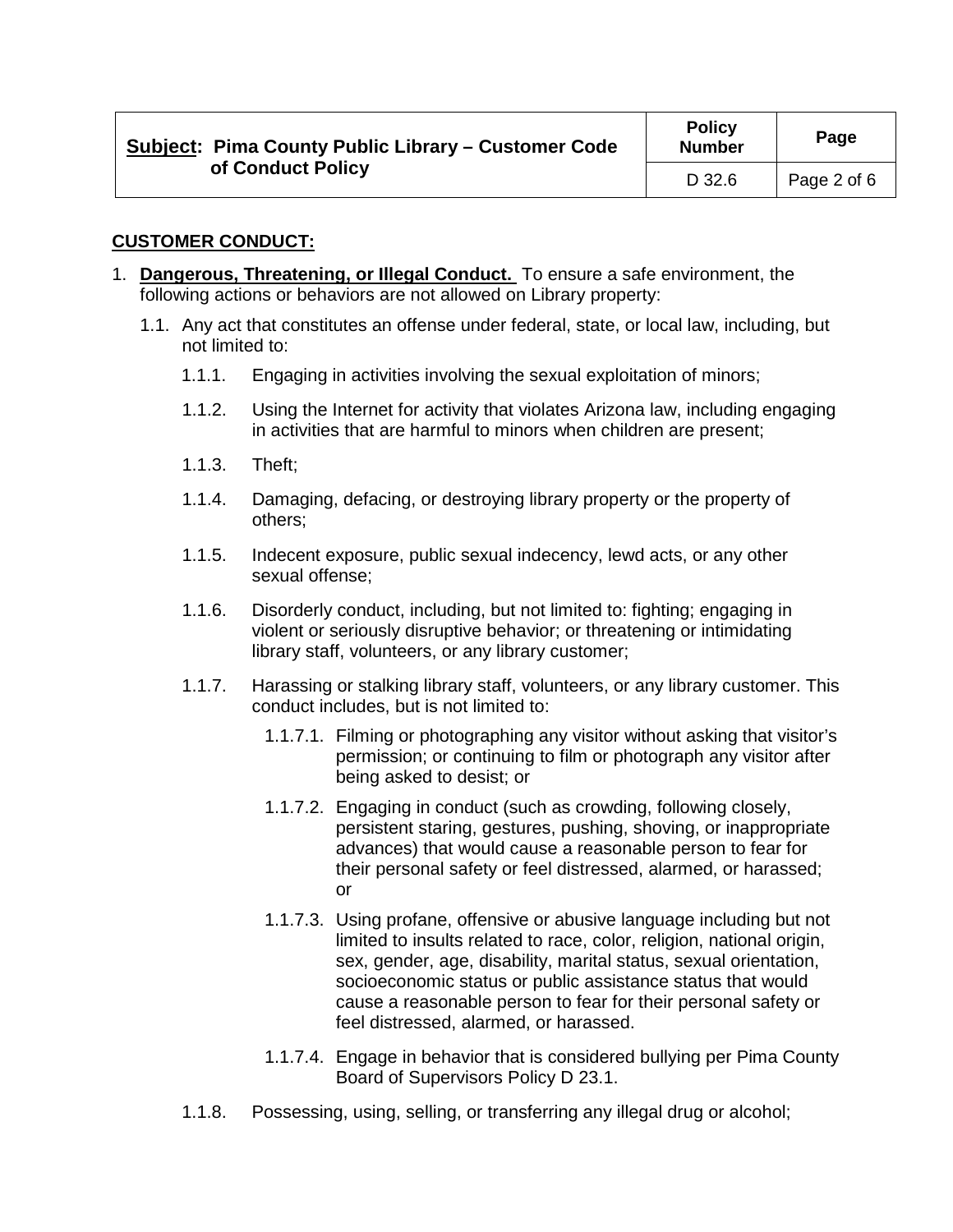| Subject: Pima County Public Library – Customer Code<br>of Conduct Policy | <b>Policy</b><br><b>Number</b> | Page        |
|--------------------------------------------------------------------------|--------------------------------|-------------|
|                                                                          | D 32.6                         | Page 3 of 6 |

- 1.1.9. Trespassing, including knowingly entering restricted areas at any time, or library premises when access and use of library facilities has been suspended.
- 1.1.10. Remaining inside the library facility after closing, during emergencies or fire drills.
- 1.2. Bringing guns, weapons, machetes, knives (other than pocket knives), or other items designed or intended to injure or harm people, unless explicitly permitted by law.
- 2. **Disruptive Personal Behavior.** The following actions or behaviors are not allowed on Library property:
	- 2.1. Behaving in a manner that disrupts library operations, including, but not limited to:
		- 2.1.1. Shouting or yelling in a way that disrupts other's use of the library;
		- 2.1.2. Disruptive use of personal devices; or
		- 2.1.3. Behaving in a way that could hurt oneself or others.
	- 2.2. Strong, pervasive odors, including clothing odor, and odors caused by food, perfume or cologne that are injurious to health, offensive to the senses or an obstruction to the free use or comfortable enjoyment of library premises by other library customers or library staff.
	- 2.3. Inappropriate use of water fountains or restrooms, including, but not limited to, soliciting or engaging in sexual conduct, bathing, or washing clothes.
	- 2.4. Using the library as a place to sleep.
	- 2.5. Soliciting handouts, donations or contributions.
	- 2.6. Conducting sales activities.
	- 2.7. Not wearing shoes or shirts, except for infants or toddlers.
	- 2.8. Smoking, rolling, or using any tobacco product, marijuana, synthetic tobacco, synthetic marijuana or electronic or other e-cigarettes (smokeless or the equivalent).
	- 2.9. Entering a library building with animals, except for service animals as defined by federal and state law.
	- 2.10. Creating tripping hazards, or blocking aisles, exits or entrances.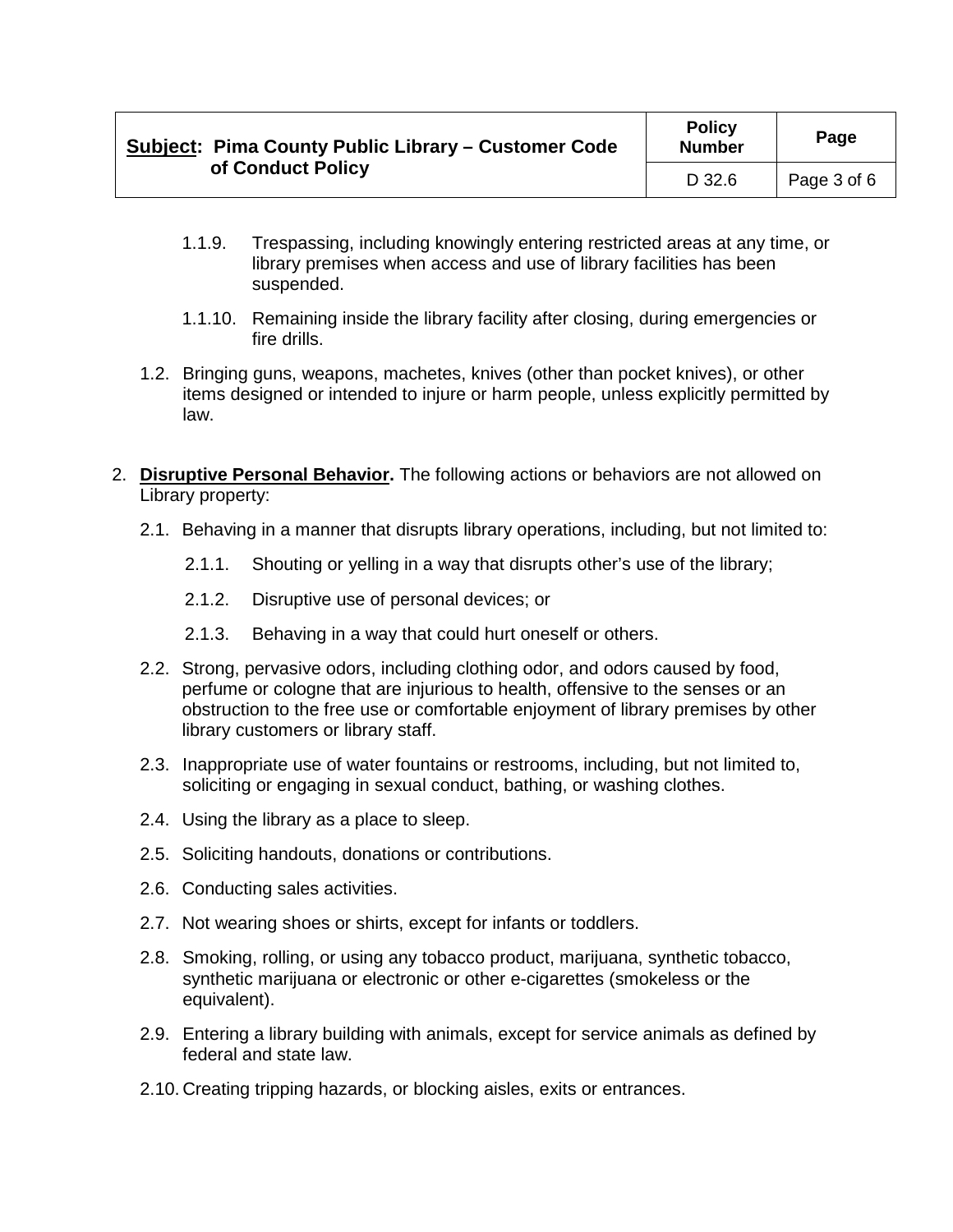| Subject: Pima County Public Library – Customer Code<br>of Conduct Policy | <b>Policy</b><br><b>Number</b> | Page        |
|--------------------------------------------------------------------------|--------------------------------|-------------|
|                                                                          | D 32.6                         | Page 4 of 6 |

- 2.11.Bringing into the library, or attempting to place or store in the library any item(s) that interferes with library operations; creates a safety hazard; denies space to other customers; blocks aisles; blocks access to or exit from the building; is unsanitary or foul-smelling; or has a total dimension in excess of 55-inches (excluding items necessary for medical purposes or child care).
- 2.12.Leaving packages, backpacks, luggage, or any other personal items unattended. Unattended items are subject to removal without notice.
- 2.13.Failing to comply with a library staff member's request to stop a behavior prohibited in this Code of Conduct or any other library or County policy.
- 2.14.Any other behavior that seriously disrupts library operations or the use of the library by others.
- 3. **Use and preservation of library materials and property.** The following actions or behaviors are not allowed on Library property:
	- 3.1. Manipulating or bypassing Library systems and procedures, such as those that regulate computer use.
	- 3.2. Unplugging library equipment.
	- 3.3. Consuming food or beverages in a manner that creates an unclean environment, disrupts the activities of staff or other customers; disrupts the enjoyment of the library by other customers; or soils, damages, or in any way harms Library materials, equipment and property.
	- 3.4. Consuming food at computer workstations.
	- 3.5. Failure to clean up any residue, wrappings, or spills after the consumption of food or beverages.
	- 3.6. Using furniture for anything other than its intended purpose (*e.g.* a table is not a footstool).
	- 3.7. Engaging in activities not reasonably associated with use of a public library.

# 4. **Children in the Library**

Pima County Libraries are not licensed childcare facilities under A.R.S. 36-881 et. seq. Children are expected to conduct themselves in a manner that does not violate the code of conduct or disrupt other customers. Library staff members cannot serve in place of parents or guardians and the library is not responsible for any consequences of a parent's or guardian's neglect of their responsibilities.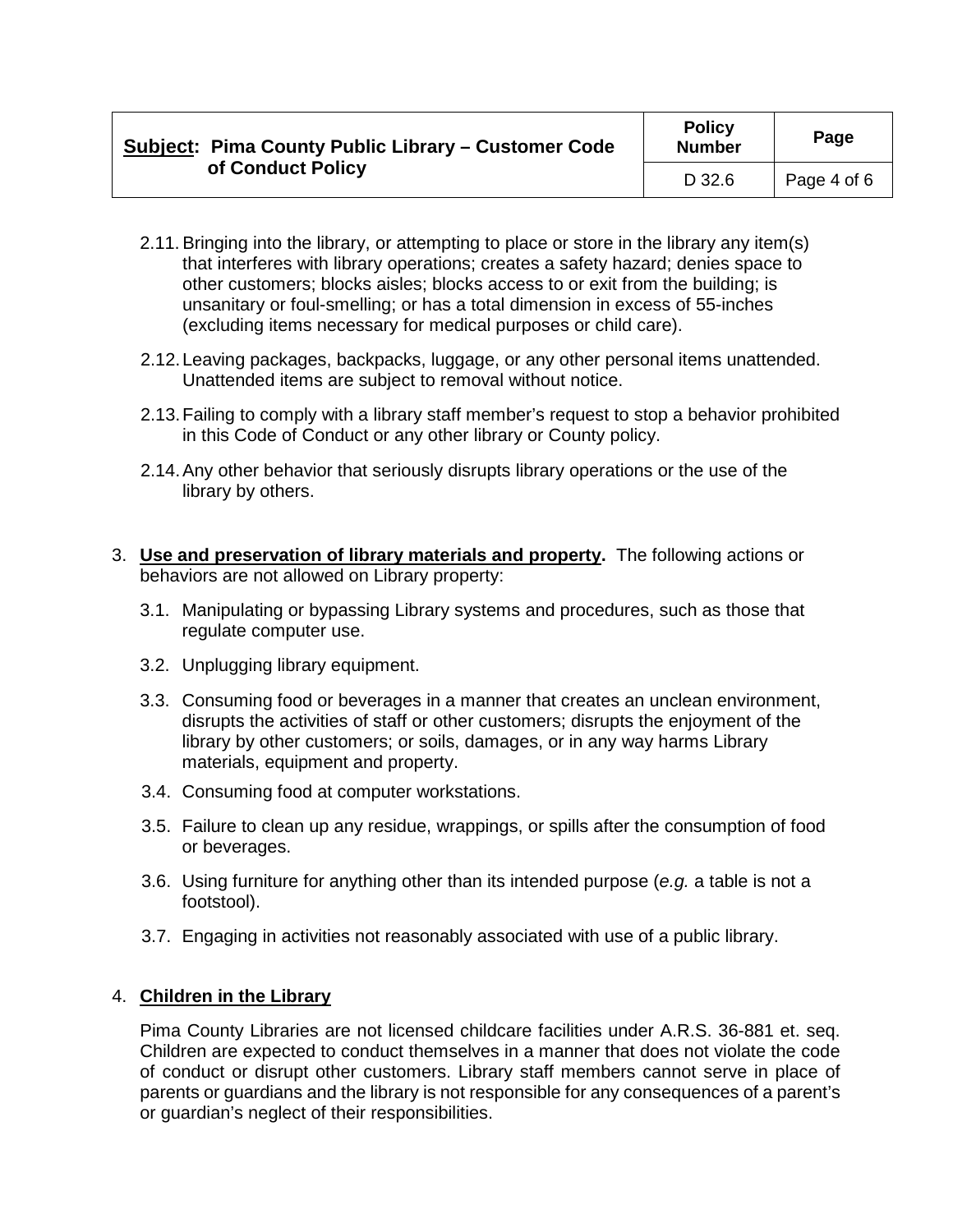| Subject: Pima County Public Library – Customer Code<br>of Conduct Policy | <b>Policy</b><br><b>Number</b> | Page        |
|--------------------------------------------------------------------------|--------------------------------|-------------|
|                                                                          | D 32.6                         | Page 5 of 6 |

Additionally, the following actions or behaviors are not allowed on library property:

- 4.1. Disciplining a child in a manner that injures the child or disrupts other customers.
- 4.2. Leaving young children unsupervised or ignoring their disruptive behaviors.
- 4.3. Adults using the children's or teen's areas without a child/teen or need for children's or teen's material.

# **ENFORCEMENT:**

The rules set forth above are not intended to limit PCPL from taking action to ensure safety, security, and excellent customer service. Any behavior that is disruptive or that inhibits or prevents PCPL from providing a safe environment or accomplishing its mission may result in the denial of access to facilities and/or services.

These rules will be enforced evenly, consistently, and fairly. Library staff and security personnel will intervene to stop prohibited activities and behaviors. Law enforcement will be contacted if any customer engages in what is believed to be unlawful or dangerous behavior.

### **CONSEQUENCES OF NON-COMPLIANCE:**

Failure to comply with this and Library's other established policies may result in:

- 1. The immediate removal of the customer from the premises; and/or
- 2. Suspending the customer's access to Library facilities for up to one year; and/or
- 3. Denying access to specific services and/or programs.

# **SUSPENSION OF LIBRARY PRIVILEGES:**

The person in charge may immediately suspend a customer's Library privileges or access to activities, services or facilities at all PCPL locations if the situation is a serious offense and constitutes a violation of PCPL policies. Examples of serious offenses include, but are not limited to: verbal abuse; violence; threatening behaviors; sexual harassment; vandalism; drug sale, attempted sale or use; theft or attempted theft; physical harassment; sexual misconduct; or any behaviors that threaten the safety and security of customers or staff. The librarian may also issue suspensions for repeated violations of library policies.

A suspension may be appealed in writing, email or by phone to the Library Director or designee within 10 calendar days of the date the suspension is issued. The appeal must clearly state why the customer believes that the privileges should be restored.

The Director, or a designee, will review and respond to the appeal in writing, by email or phone within 10 business days of the date the appeal was received. The suspension remains in effect until the Director has reviewed the appeal and issued a decision.